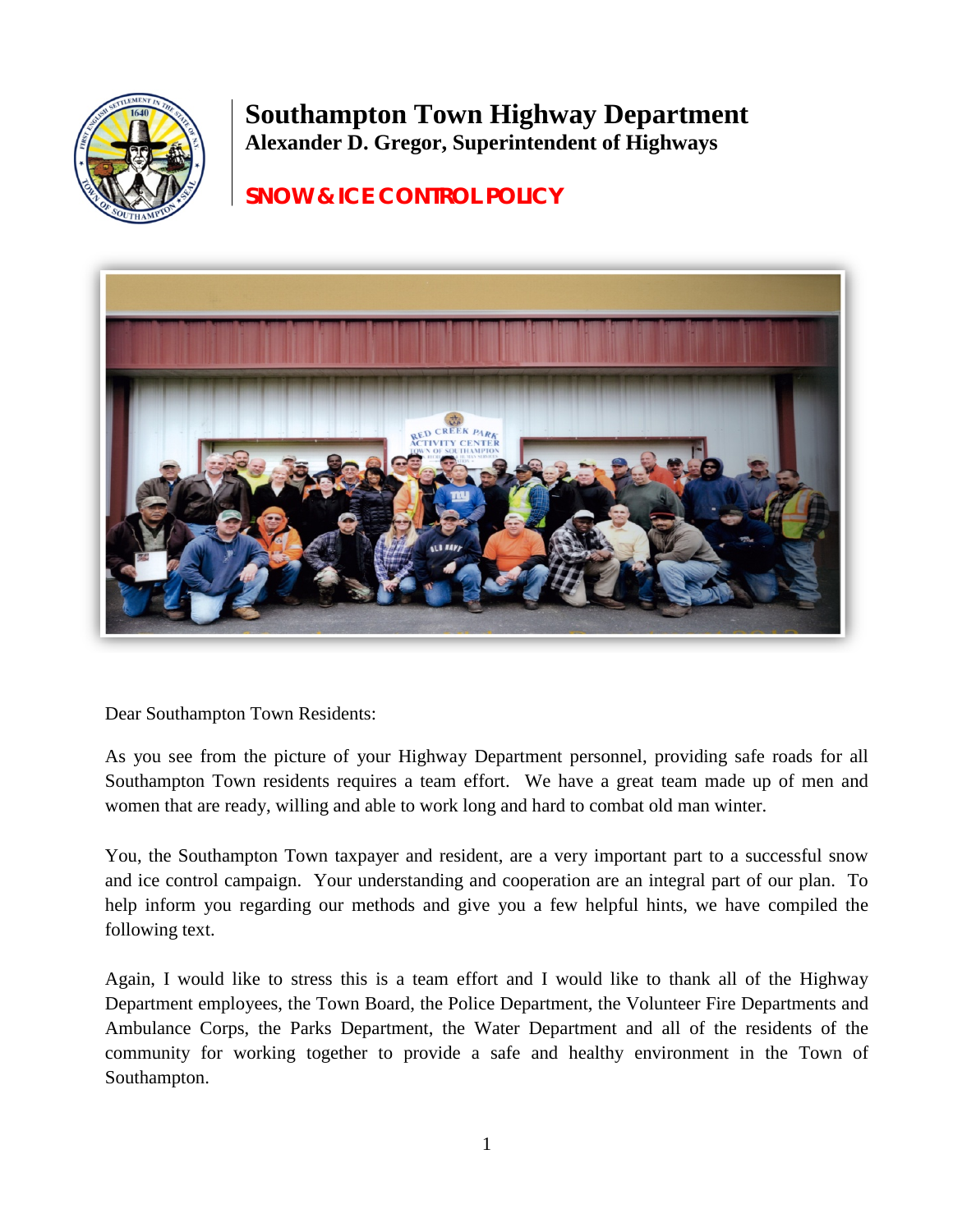#### **BEFORE THE SNOW FALLS**

Beginning as early as September, the Southampton Town Highway Department begins preparing for the winter months by reviewing snow removal routes and servicing equipment. This preparation process for the upcoming winter continues through November while Highway Department crews expedite the pickup of bagged leaves from the residential areas of the Town. November is an extremely critical time, as the equipment used for snow removal operations is used for the removal of bagged leaves, and our focus can change at very short notice.

The Highway Department's salt storage facility is stockpiled with 4,500 tons of salt while 2,500 gallons of envirobrine is contained in one storage tank and 16,500 gallons of liquid salt brine is contained in six storage tanks. In order to be properly prepared for inclement weather during the snow season, the Highway Department continually monitors daily weather conditions via satellite and receives daily weather reports from local weather sources and the National Weather Service.

Monitoring weather reports allows the Highway Department to utilize the state of the art process of applying a salt brine to pre-wet the road surface in anticipation of a snow storm. This salt brine is the mixture of water with granular sodium chloride. Salt brine jump starts the melting process, thus speeding up the melting action.

#### **WHEN THE SNOW FALLS**

An important step in dealing with snowfall is street salting. Top priority is given to the Town's main roads. Those roads are routes that the Town has found to have the heaviest year-round traffic and usually are major arteries running north/south or east/west that have double yellow centerlines.

The snow removal process starts when frozen precipitation begins falling. Operations initiate with the application of rock salt and liquid chloride to the roads and continue until the streets are clear or material application is no longer effective due to the depth of the snow.

#### **WHEN THE SNOW FALL CONTINUES**

When two or three inches of snow have accumulated and more is expected, snow is more economically removed by plowing rather than salting. All public roads, main thoroughfares and residential streets will be plowed by Highway Department personnel. Our first responsibility is to open the main roads. These arterials are the key to providing safe access for emergency vehicles as well as maintaining the steady flow of traffic since most residents live within a few blocks of such a route. The plows then continue to all streets on the route to "open up" each one in sequence. If the storm continues in intensity, the trucks remain in that same pattern until the storm abates. At that time, the trucks begin to "widen out" all roads by pushing the accumulated snow back to the curb line and clearing intersections.

Remember, trained crews work around the clock during these storms to keep the roads open and passable. If you wish to report a hazardous condition, call the Highway Department at 631-728-3600. If there is a medical emergency, call 911 or contact the Southampton Town Police Department at 631-728-5000.

#### **AFTER THE STORM IS OVER**

Crews continue to monitor all roads for icy spots and areas where winds redeposit the snow in traffic lanes. Usually an application of salt and/or sand is applied to all streets so the riding surface remains drivable. If the accumulation is particularly heavy, the Town removes the snow from the business districts in Hampton Bays, East Quogue and Bridgehampton. Crews are also dispatched to clear catch basins so that melting snow can run off.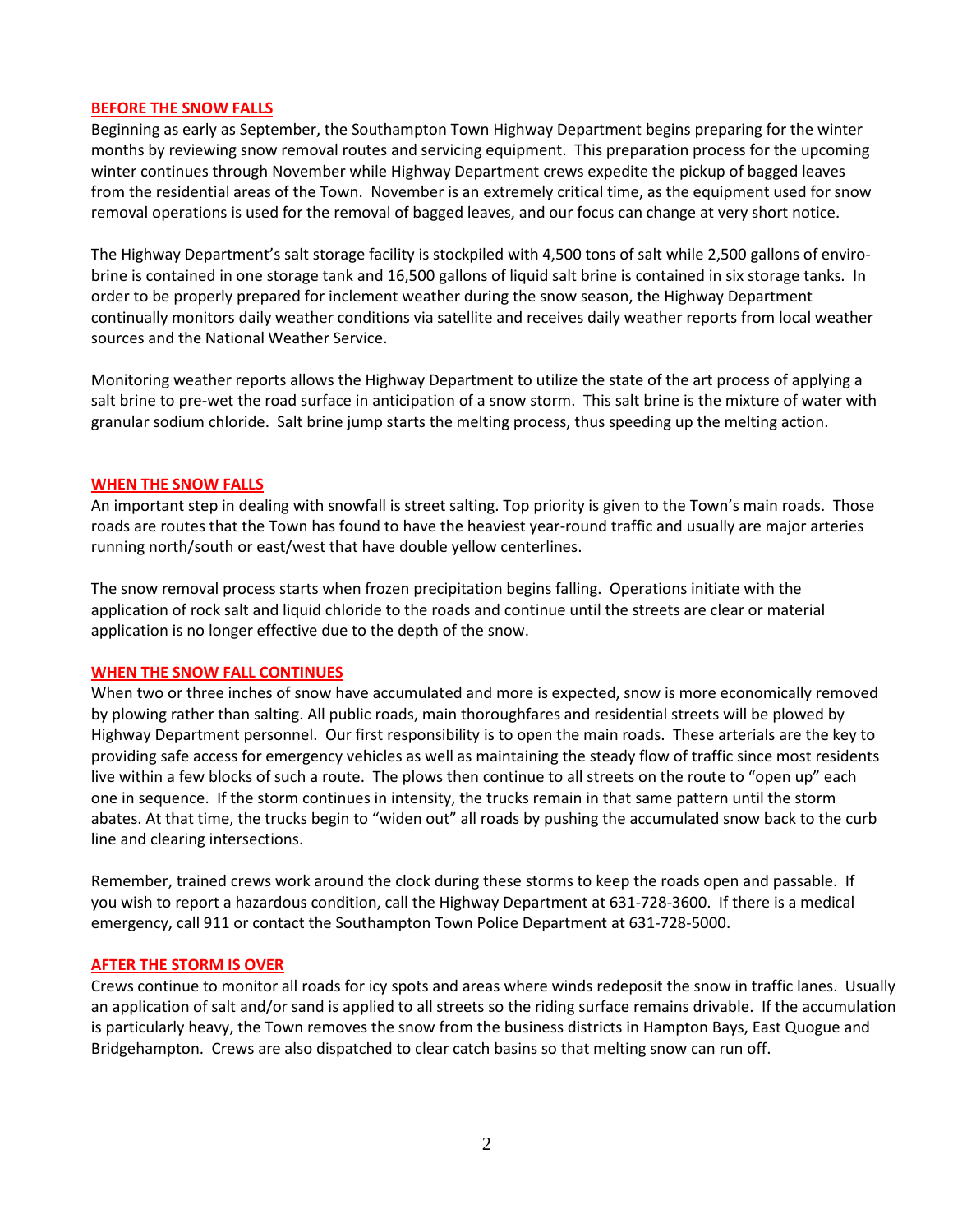You may wish to avoid a potential problem and also be of assistance to your neighbors by cleaning off a catch basin or shoveling out a nearby fire hydrant. As soon as practicable after the storms, seventeen (17) bus shelters and one-hundred ten (110) miles of safety sidewalks are plowed to allow for pedestrian traffic. Please avoid creating a hazard by discarding snow from your driveway or sidewalk into the roadway. Do not block sidewalks. For those residents who have a snow plowing contractor, advise them not to plow your snow into the road or onto sidewalks opposite your driveway.

### **PARKING AND TRAVEL REGULATIONS**

There is no overnight parking in Southampton Town from November 15th through April 15th of each year. Vehicles parked illegally or abandoned on roads are subject to towing at the owner's expense as well as being ticketed by the Police Department.

The Town has adopted a "Snow Emergency" policy. This law requires when a "Snow Emergency" is declared no vehicles may be parked on any street or road within the Town no matter what time of day or night. As soon as you are aware that bad weather is on the way, make sure your vehicle is off the street. This protects your car from being splashed with slush, becoming plowed in, or being hit by passing vehicles. Best of all, the snowplow has space to plow the snow.

## **QUESTIONS & ANSWERS**

- **Why does the Highway Department provide snow and ice control?** To keep roadways open and safe for emergency response by the Police, Fire and Ambulance services and to provide access to home, work, school and mobility to all Southampton Town residents.
- **Why does the Highway Department have to plow from curb to curb?** To keep the streets clean of snow and ice, and allow melting snow to reach catch basins.
- **Why should I not throw snow back into the street?** Snow thrown back onto the roadway may freeze causing hazardous road conditions. You may cause injury to family, friends or neighbors.
- **I cannot shovel my driveway because I am elderly or disabled, what should I do?** Make arrangements with a family member, friend and neighbor to shovel for you, or hire a contractor to do this for you.
- **My car was towed, where is it?** Call the Southampton Town Police Department at 631-728-5000.
- **Who can I call if I have a question regarding the Town's snow removal service?** Call the Southampton Town Highway Department at 631-728-3600.

## **HELPING US TO HELP YOU - BE PREPARED, BE AWARE AND BE PATIENT**

Before it snows, remember last year's problems and try to tackle them in advance. If you do your own snow removal, have your tools and supplies handy. Shovels, snow blowers, calcium chloride, rock salt and sand should be ready before the season begins. If you hire someone to do your snow removal, make those arrangements early. It can be difficult to find someone in the middle of a storm.